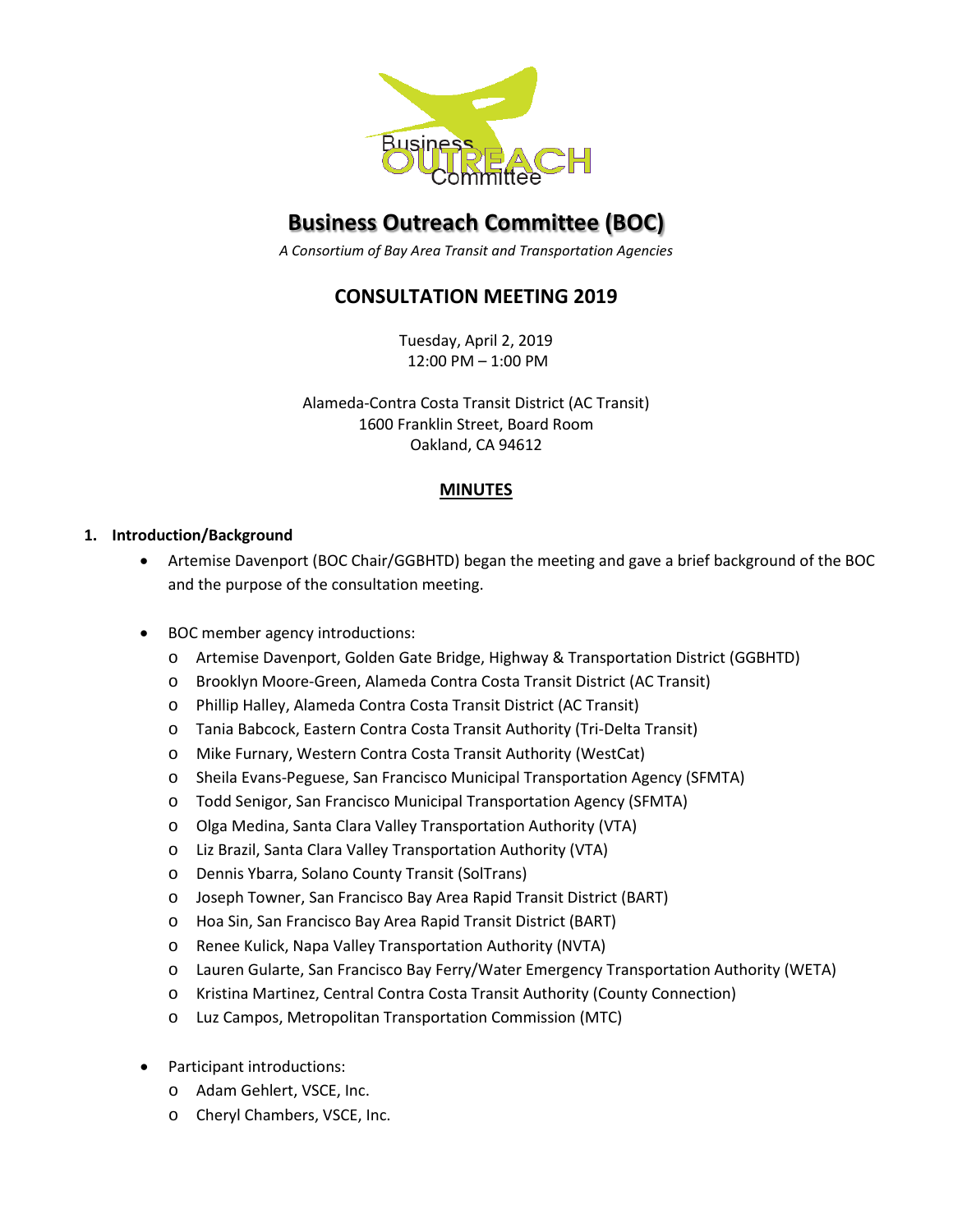#### **2. Roundtable Discussion**

- Proposed Roundtable Discussion Topics
	- o What are the major barriers for your members in competing for contracting opportunities?
	- o What trades are there a lack/plethora of DBE participation?
	- o What types of technical assistance do your members need most?
	- o Do you have suggestions for resources and references that the BOC should develop, maintain, and disseminate to your members?
	- o How can the Business Outreach Committee assist you in your mission?
- Artemise Davenport (GGBHTD) began the discussion by letting participants know each of the agencies present were in the process of establishing their three-year overall DBE goals for FFY 2020-2022. The BOC is seeking feedback from participants on items such as:
	- o Issues within the DBE/SBE community.
	- o Challenges to the DBE program.
	- o What agencies can do to assist DBE/SBEs.
- Adam Gehlert (VSCE, Inc.) asked how the BOC could better reach contractors since his firm was the only participant in attendance during this session. Ms. Davenport noted that the BOC utilizes a variety of avenues to get information out, including mass e-mail distribution. Individual agencies also have registration options on their respective websites to receive notifications of events, procurements, etc. Mr. Gehlert stated that it would be great to have one main website (at least at the regional level) of all agency contracting opportunities instead of having to register through each individual website.
- Sheila Evans-Peguese (SFMTA) asked VSCE how they get in front of job opportunities before they hit the street. Mr. Gehlert replied that they participate in many networking opportunities and agency events. Liz Brazil (VTA) noted match-making events to build connections with prime contractors. Ms. Davenport also noted that the BOC may consider fine-tuning its annual "Meet the Primes" events to create more 1-on-1 opportunities/interviews for DBEs/SBEs and prime contractors.
- Cheryl Chambers (VSCE, Inc.) stated that DBEs need assistance on financial forms in the procurement process if they have not done it before. Ms. Evans-Peguese asked if it would be helpful for agencies to hold separate sessions to assist in completing all required forms. Ms. Chambers answered yes, indicating all involved departments should be present at those meetings.
- Phillip Halley (AC Transit) asked VSCE what types of financial requirements they have for firms they work with. Mr. Gehlert stated they generally have payment mechanisms in place that are consistent with state law. Agencies asked how others were encouraging their primes to submit bills on time and what types of different payment mechanisms were there to ensure subcontractors were being paid on time and primes were being held accountable. Ms. Brazil noted that one payment mechanism was through the use of an escrow account to ensure subcontractors were being paid on time. This is something agencies can consider during the contract negotiations process.
- Artemise Davenport (GGBHTD) asked if VSCE had any suggestions for resources and how the BOC could assist. Ms. Chambers noted more outreach and partnering up with different organizations (i.e. Conference of Minority Transportation Officials (COMTO)).